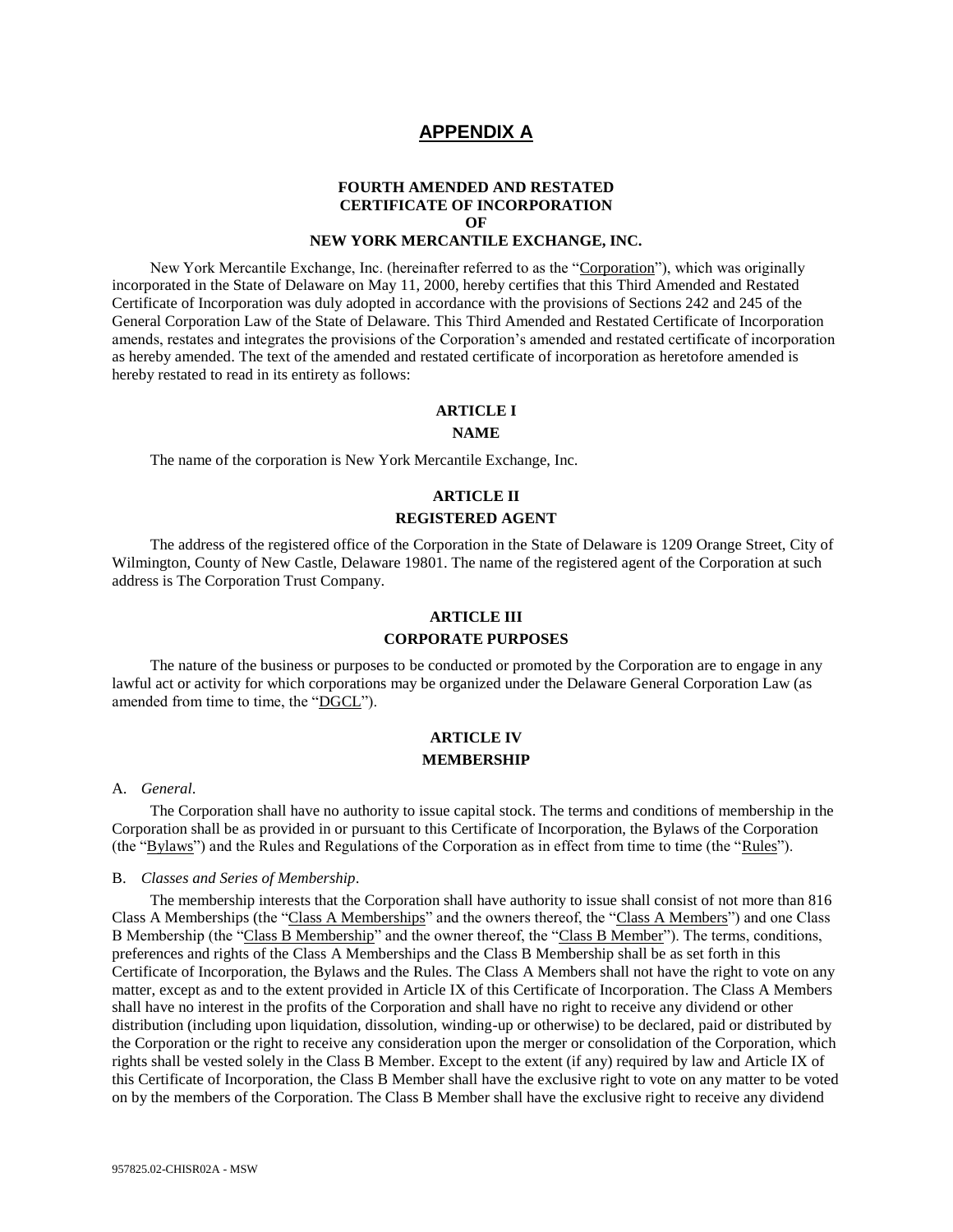or other distribution (including upon liquidation, dissolution, winding-up or otherwise) to be declared, paid or distributed by the Corporation or any consideration upon the merger or consolidation of the Corporation. The Class B Membership initially shall be held by CMEG NYMEX Holdings Inc., a Delaware corporation. The Board of Directors of the Corporation shall have the authority to create additional classes of memberships with such rights and limitations as the Board of Directors determines. Each Class A Member shall be entitled to one vote for each Class A Membership on any matter on which such Class A Member is entitled to vote. Each Class B Member shall have one vote on any matter on which such Class B Member is entitled to vote.

#### C. *Class A Member Trading Rights*.

Holders of Class A Memberships who meet the applicable membership and eligibility requirements set forth in this Certificate of Incorporation, the Bylaws and the Rules shall have (i) the rights to trade on the electronic facilities of the Corporation (and owners thereof shall have the right to lease such rights) in each case in compliance with this Certificate of Incorporation, the Bylaws and the Rules and (ii) the other rights set forth in this Section (C) of this Article IV of this Certificate of Incorporation.

#### 1. Classes of Memberships.

The Corporation shall not increase the number of Class A Memberships to a number greater than 816. The Corporation shall not create any new class of memberships in the Corporation with any rights to trade or to broker trades of any futures and options products that were traded on the Corporation's open outcry trading system as of July 18, 2008, on the open outcry facility of the Corporation.

#### 2. Clearing Members.

In addition to any Rules or other qualifications set forth by the Corporation, a Member Firm, as so designated pursuant to the Rules, shall hold not fewer than two (2) Class A Memberships in order to qualify (a) as a Clearing Member, as such term is defined in the Rules, and (b) for member rates.

#### 3. Transaction Fees.

The transaction fee for Class A Members trading futures and options products that were traded on the Corporation's open outcry trading system and/or electronic trading system as of July 18, 2008 for their accounts, whether utilizing the open outcry trading system or the electronic trading system, shall be lower than the transaction fees charged to any participant who is not a holder of a Class A Membership for the same product; provided, however, that the foregoing shall not prohibit the Board of Directors of the Corporation from establishing transaction fees on a non-permanent basis in connection with a market maker program or other programs designed to build market liquidity. This fee differential shall be maintained for so long as either Chicago Mercantile Exchange Inc. or Board of Trade of the City of Chicago, Inc. maintains a comparable fee differential.

Each Member Firm, as so designated pursuant to the Rules, shall receive member rates on trades for any account wholly-owned by such Member Firm independent of the identity of the individual that executes the relevant trade.

Each Individual Member, as so designated pursuant to the Rules, shall receive member rates for trades on any account wholly owned by such Individual Member, or any account jointly owned if all owners of such account are holders of Class A Memberships; provided that a holder of a Class A Membership executes the relevant trade. Additionally, for each Class A Membership owned or leased by an Individual Member, such member shall receive member rates for products traded electronically in such account for no more than three (3) individuals (in addition to the owner) to whom such owner or for no more than one (1) individual (in addition to the lessee) to whom such lessee assigns power of attorney rights pursuant to the Rules.

#### 4. RESERVED

#### 5. Moratorium on the Relocation of Current Products.

In the event that open outcry trading of any Current Product is terminated, the Corporation will not, nor will it cause any subsidiary to, commence open outcry trading of such Current Product in the City of Chicago for a period of 540 days following such closure (the "540-Day Moratorium"). Notwithstanding the foregoing, open outcry trading of a Current Product may commence in the City of Chicago during the 540-Day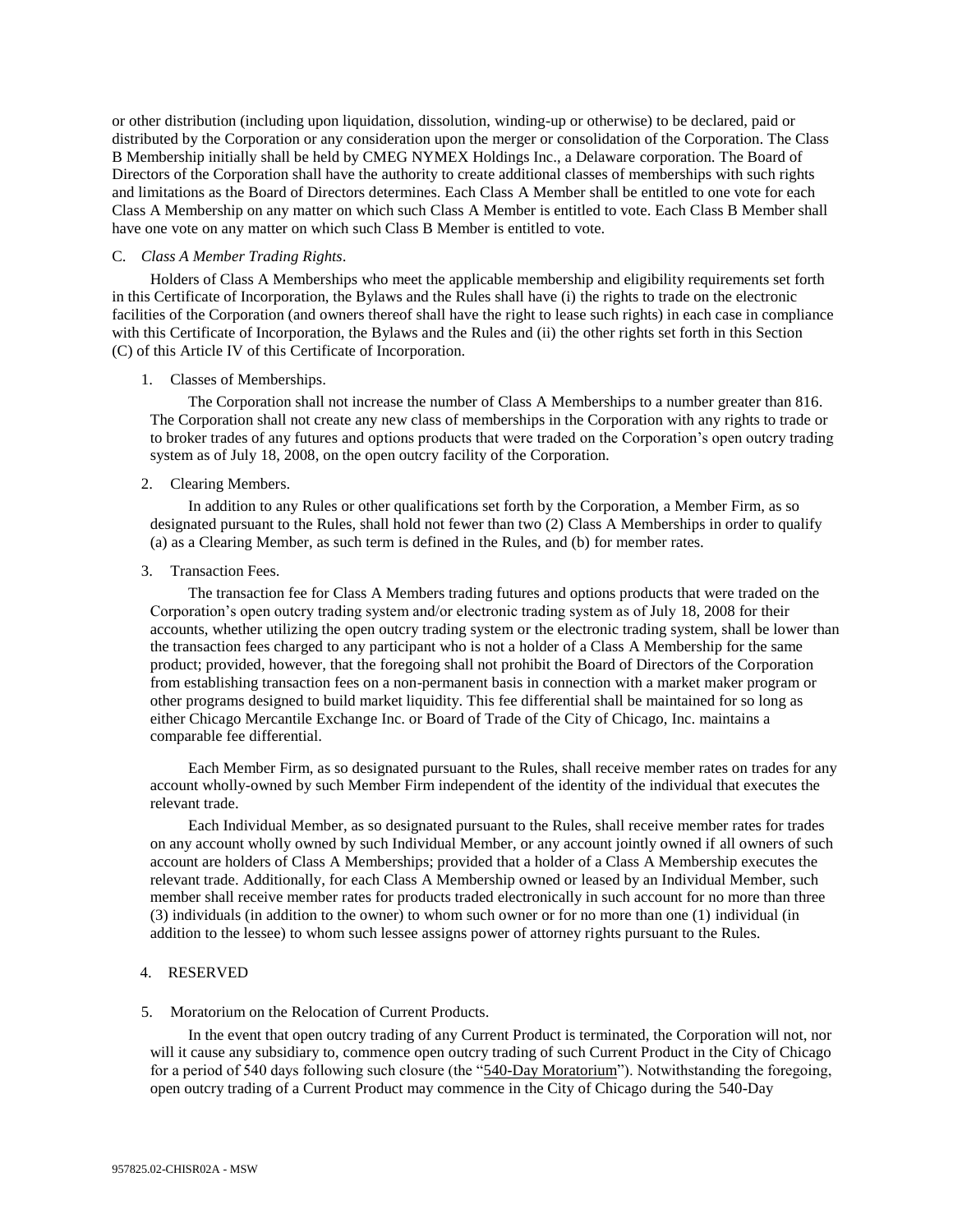Moratorium if the Board of Directors of the Corporation approves such action and within fifteen (15) days after given written notice of such action in reasonable detail to the holders of Class A Memberships and

(1) the owners of Class A Memberships entitled to cast 10% of the total number of votes entitled to be cast at a special meeting to approve the removal of the 540-Day Moratorium for such Current Product do not make written demand for a special meeting that complies with the requirements set forth below; or

(2) the owners of Class A Memberships entitled to cast 10% of the total number of votes entitled to be cast at a special meeting do make written demand for a special meeting that complies with the applicable requirements listed below and at such special meeting a majority of the voting power of the outstanding Class A Memberships approves the removal of such 540-Day Moratorium.

Any notice sent by the Corporation to Class A Members in connection with a special meeting under this Section (C)(5) of this Article IV shall be accompanied by a response form through which a Class A Member may request a special meeting and the 10% threshold shall be deemed met if such forms, by themselves or collectively with one or more other written demands or petitions (which may be delivered by fax or electronically to the Secretary of the Corporation), reflect that the owners of at least 10% of the Class A Memberships are requesting a special meeting to vote on the approval of the commencement of open outcry trading in the City of Chicago of a Current Product subject to the 540- Day Moratorium. Within three (3) business days after any Class A Member so requests such a special meeting, the Secretary of the Corporation shall confirm (by fax or electronically, in addition to regular mail), to each Class A Member submitting a response form, written demand or petition, receipt of such Class A Member's request and whether the 10% threshold has, or has not, at that time been met. The written demand may also specify the date of such special meeting (in which case such meeting date shall be a business day which is not less than thirty (30) nor more than sixty (60) days from the date of such written demand).

# **ARTICLE V MANAGEMENT OF AFFAIRS**

The following provisions are inserted for the management of the business and the conduct of the affairs of the Corporation, and for further definition, limitation and regulation of the powers of the Corporation and of its directors and members:

#### A. *General*.

In accordance with Sections 141(a) and 141(j) of the DGCL, the business and affairs of the Corporation shall be managed by or under the direction of the Board of Directors of the Corporation; such power to include, without limitation, to (i) adopt, from time to time, Rules relating to criteria for eligibility for membership and procedures for becoming a member and any requirements or procedures for the acquisition or transfer of a membership as it may determine; and (ii) establish the Rules applicable to Class A Members, including, without limitation, relating to fees, financial standards and obligations for dues, assessments and fines, subject in each case to Section (C) of Article IV of this Certificate of Incorporation. In addition to the powers and authority expressly conferred upon them by statute or by this Certificate of Incorporation or the Bylaws, the directors are hereby empowered to exercise all powers and do all acts and things as may be exercised or done by the Corporation, subject, nevertheless, to the provisions of the DGCL, this Certificate of Incorporation and any Bylaws; provided, however, that no Bylaws hereafter adopted by the Class B Member shall invalidate any prior act of the directors which would have been valid if such Bylaws had not been adopted.

## B. *Action by Written Consent*.

The Class A Members shall not have the right to take action by written consent in lieu of a meeting and shall have no right to initiate any proposal, at or for any meeting of members.

The Class B Member shall have the right to effect by consent in writing any action which would require the approval of the Class B Member at a duly called annual or special meeting of the Class B Member.